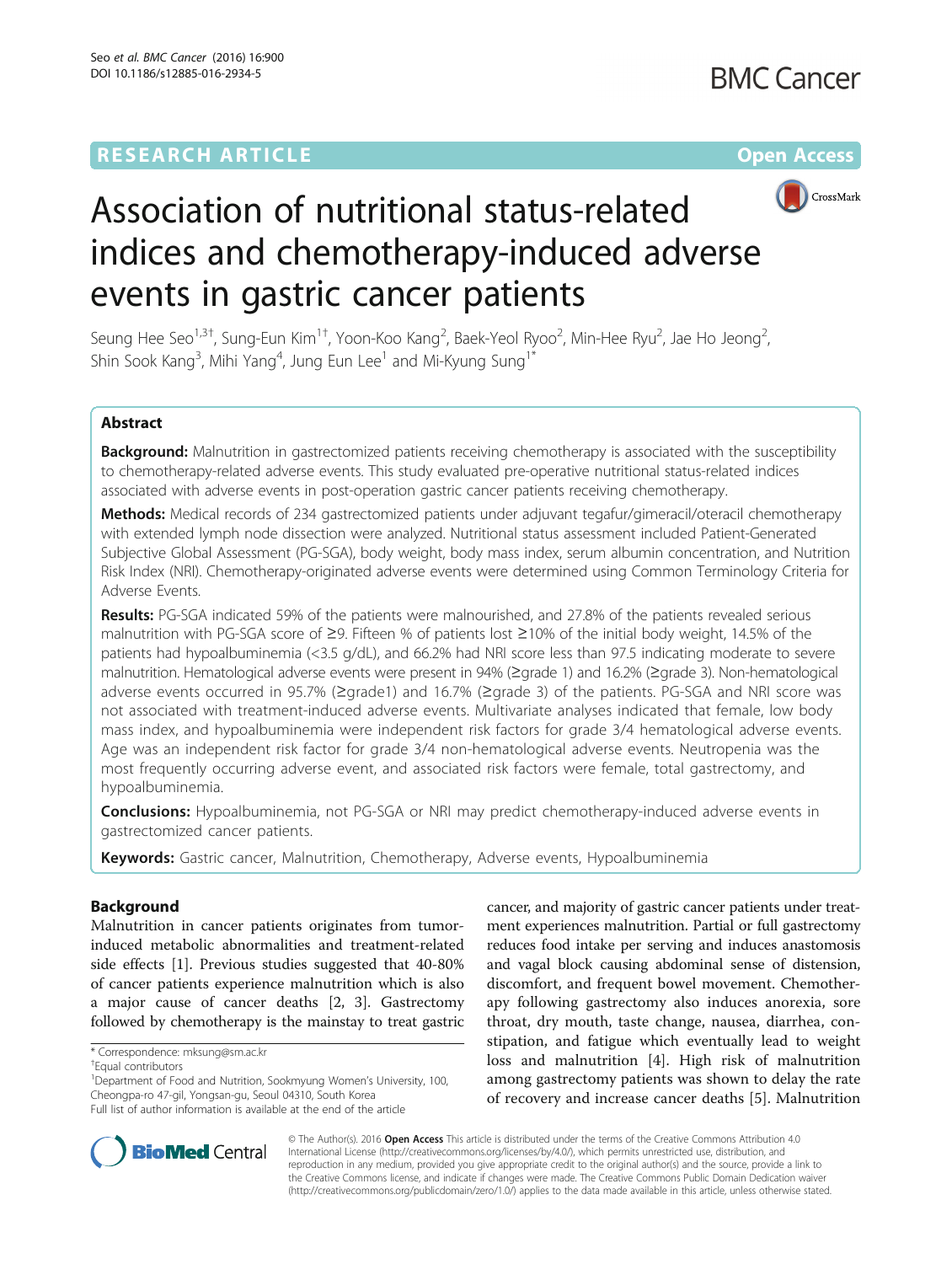in cancer patients reduces responses to the treatment [\[6](#page-7-0)] and increases treatment-associated side effects [[7\]](#page-7-0) often lowering the intensity of treatment protocol and sometimes treatment withdrawal. Therefore, it is important to determine nutritional status of gastric cancer patients before starting chemotherapy to maximize the efficiency of treatment as well as the patients' quality of life.

Nutrition screening is an important step to identify cancer patients who are at risk for malnutrition and to provide information required for treatment protocol preparation. The Malnutrition Universal Screening Tool (MUST) scores are often used for surgical patients and have been validated for cancer patients [\[8](#page-7-0)]. However, the applicability and accuracy of MUST in assessing nutritional status of gastric cancer patients has not been well evidenced. Patient-Generated Subjective Global Assessment (PG-SGA) is the most frequently used nutritional assessment tool for cancer patients [\[9](#page-7-0)]. It is a comprehensive screening method comprised of weight loss, performance status scores, and clinical evaluation scores recommended for assessing malnutrition in surgical cancer patients. A number of studies have also suggested that serum albumin concentration is a mortality prognosis factor in cancer patients [\[10\]](#page-7-0). Nutrition Risk Index (NRI) is another tool to assess nutritional status of operated patients receiving parenteral nutrition using serum albumin and weight change [[11\]](#page-7-0).

The standardized treatment protocol for stage 2 or 3 stomach cancer is gastrectomy followed by adjuvant tegafur/gimeracil/oteracil (S-1) chemotherapy [[12](#page-7-0)]. Although S-1 exhibits relatively mild side effects, it has been reported that the completion rate at 1 year after gastrectomy is 65.8 and 42.4% of the patients need dose modification mostly due to treatment-associated side effects [\[12\]](#page-7-0). Age over 65 and total gastrectomy have been suggested as risk factors associated with treatment-associated side effects in these patients [\[13\]](#page-7-0). In the present study, we identified baseline nutritional status-related indices most closely related to the chemotherapy-induced adverse events in stage 2 and 3 gastrectomy cancer patients.

#### Methods

#### Study patients

This is a retrospective study using medical records of the patients diagnosed as having stomach cancer from Asan Medical Center in Seoul, Korea between October, 2007 and December, 2009. A total of 305 patients were screened and those with stage 2 or 3A stomach cancer according to the Guideline of the American Joint Committee on Cancer, and records of 234 gastrectomy patients (≥20 years old) who underwent S-1 chemotherapy and who had 0 to 2 physical performance level based on the guideline of the Eastern Cooperative Oncology Group were included. S-1 chemotherapy was performed within 3 to 6 weeks after gastrectomy in most of the patients. Patients who had experience of cancer therapy, need different therapy protocols, had other types of diseases including liver diseases and kidney diseases, transferred to other hospitals, and had mental illness were excluded. The study was approved by the Institutional Review Board of Asan Medical Center (2012–0221).

#### Treatment protocol and measurement of adverse events

Treatment schedule of S-1 is composed of a 40 mg dosage/ $m^2$  body surface area twice a day for 4 weeks followed by a 2 weeks of off period. Patients received a maximum of 8 cycles of S-1 treatment for a year. Once there are hematological adverse events (≥grade 3) or non-hematological adverse events (≥grade 2), the dosage was reduced by the discretion of the doctor. Treatment associated adverse events were determined and recorded by the guidelines of Common Terminology Criteria for Adverse Events (CTCAE, version 3) which are based on hematological tests, radiological examinations, and physical examinations. The score of each side effect was the highest score among measurements during the treatment period. Changes in drug dosage and suspension of ongoing therapy due to side effects were also recorded with respective reasons. Hematological examinations were performed before starting a cycle of 6 weeks treatment. Recurrence was determined the 2nd or 3<sup>rd</sup> abdominal CT and endoscopy at the end of the final treatment cycle.

#### Clinical assessments

Age, sex, tumor stage, height and weight, extent of surgery, medical history, treatment compliances, creatinine clearance, drug dosage, and existence of recurrence were examined prior to the first S-1 chemotherapy. It was reported that patients with kidney malfunction that fail to remove S-1 metabolites resulted in severe side effects [\[14](#page-7-0)].

#### Nutritional assessments

Scores of PG-SGA and NRI determined before starting the first cycle of chemotherapy were used. PG-SGA scores were composed of two sections of numerical scores. The first section was a medical history section completed by the patient, and the second section was a physical examination section completed by medical staff. The sum of scores were grouped as A (<9, mild or moderate malnutrition) and B  $(\geq)$ , severe malnutrition). NRI was calculated as follows: NRI =  $(1.519 \times \text{serum albumin}, g/dL) + (41.7 \times$ present weight (kg)/ideal body weight (kg)}. Nutritional risk was defined as three grades: 1) major risk (NRI < 83.5); 2) moderate risk (NRI 83.5 ~ 97.5); 3) mild risk (NRI  $97.5 \sim 100$ ). Body weight change between admission and the start of first treatment cycle was calculated and Body Mass Index (BMI) was determined.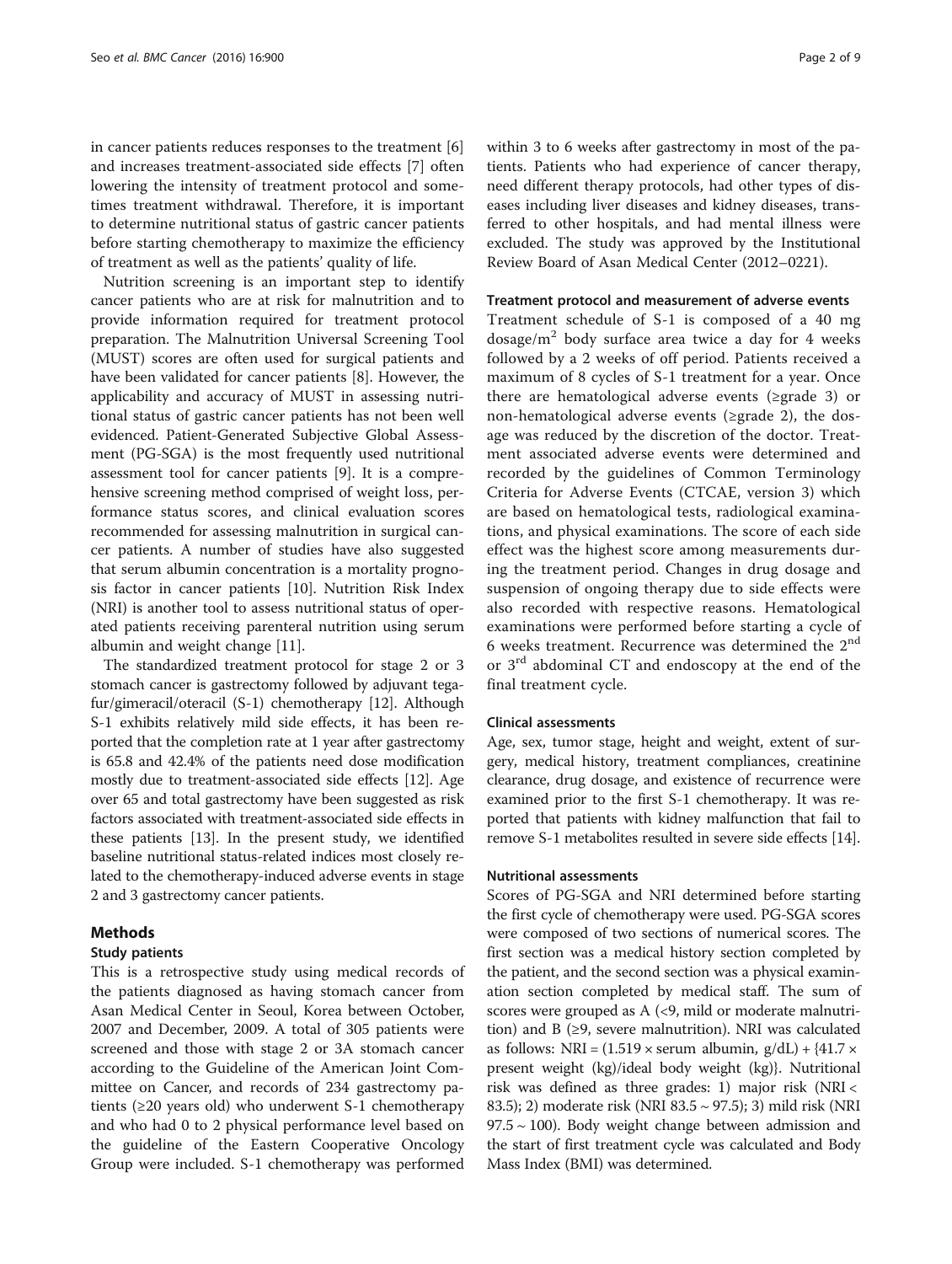#### Statistical analyses

Statistical analyses were performed using SPSS version 18.0 (Chicago, IL, USA). Demographical and clinical data were allocated into either continuous data or categorical data. Continuous data were expressed as means ± standard deviations while categorical data were expressed as absolute or relative frequencies. Associations between adverse event and clinical or nutritional variables were analyzed by binary logistic regression analyses. Covariates used in each multivariate analysis were those which showed significance in univariate analysis.

#### Results

#### Patient characteristics and dietary regimen

Clinical characteristics of the patients are presented in Table 1. Study subjects were composed of 147 males and 87 females. The median age was 55 years old, and there were 38 patients who were over 65 years old. The number of stage 2 and 3A patients were 123 and 120, respectively. The number of patients who underwent total gastrectomy was 93, and the rest of the patients underwent partial gastrectomy. Patients were hospitalized for

Table 1 Characteristics of the patients

| Characteristic                                 | No $(%) (n = 234)$ |
|------------------------------------------------|--------------------|
| Sex                                            |                    |
| Male                                           | 147 (62.8)         |
| Female                                         | 87 (37.2)          |
| Age (yr)                                       |                    |
| Median                                         | 55                 |
| Range                                          | $25 - 78$          |
| Tumor stage                                    |                    |
| $T1^{a}$                                       | 4(1.70)            |
| T <sub>2a</sub>                                | 56 (23.9)          |
| T <sub>2</sub> b                               | 118 (50.4)         |
| T <sub>3</sub>                                 | 56 (23.9)          |
| Nodal stage                                    |                    |
| NO <sub>p</sub>                                | 17(7.3)            |
| N1                                             | 137 (58.5)         |
| N <sub>2</sub>                                 | 80 (34.2)          |
| Cancer stage, TNM <sup>c)</sup> classification |                    |
| $\mathbf{  }$                                  | 123 (50.6)         |
| $\mathbb{H}$                                   | 120 (49.4)         |
| Type of gastrectomy                            |                    |
| Total                                          | 93 (39.7)          |
| Distal                                         | 141 (60.3)         |

 $a/T$ , the extent of the primary tumor;  $b/N$ , the absence or presence and extent of regional lymph node metastasis; <sup>c)</sup>The TNM system is an expression of the anatomic extent of disease and is based on the assessment of T, N, M. M-The absence or presence of distant metastasis

a week after gastrectomy as a standard procedure. During their stay in hospital, post-operative therapeutic diet accompanied by oral nutritional supplement (ONS) were provided. At the time of discharge, the patients were also advised to use ONS at home.

#### Evaluation of nutritional status-related indices

Results of nutritional status-related assessments are shown in Table 2. The average weight loss between the first admission for operation and starting point of the first cycle of the chemotherapy was 6.8%. There were 36 patients (15.4%) who lost ≥10% of their body weight. At the starting point of the chemotherapy, 27 patients (11.5%) were underweight (BMI <  $18.5 \text{ kg/m}^2$ ) and 14.5% of the patients were hypoalbuminemia  $\langle$ <3.5 g/dL). Patients with PG-SGA category B were 59.0 and 27.8% of the patients exhibited PG-SGA score ≥9 which indicates the need for aggressive nutrition intervention. Assessment results from NRI showed that 63.2% of the patients were moderate malnutrition while 3.0% of the patients belong to the severe malnutrition group.

| Table 2 Nutritional status-related indices of the patients |  |  |  |  |
|------------------------------------------------------------|--|--|--|--|
|------------------------------------------------------------|--|--|--|--|

| Index                                | No (%) $(n = 234)$ |
|--------------------------------------|--------------------|
| Weight loss (%)                      |                    |
| mean                                 | 6.8                |
| <10% weight loss                     | 198 (84.6)         |
| ≥10%                                 | 36 (15.4)          |
| Body mass index (kg/m <sup>2</sup> ) |                    |
| mean                                 | 21.86              |
| < 18.5                               | 27 (11.5)          |
| ≥18.5                                | 207 (88.5)         |
| Albumin (g/dL)                       |                    |
| mean                                 | 3.71               |
| < 3.5                                | 34 (14.5)          |
| $\geq$ 3.5                           | 200 (85.5)         |
| PG-SGA category                      |                    |
| A                                    | 96 (41.0)          |
| B                                    | 138 (59.0)         |
| PG-SGA score                         |                    |
| mean                                 | 7.42               |
| < 9                                  | 169 (72.2)         |
| $\geq$ 9                             | 65 (27.8)          |
| <b>NRI</b>                           |                    |
| mean                                 | 95.2               |
| >97.5                                | 79 (33.8)          |
| 83.5-97.5                            | 148 (63.2)         |
| < 83.5                               | 7(3.0)             |

PG-SGA Patient-Generated Subjective Global Assessment, NRI Nutritional Risk Index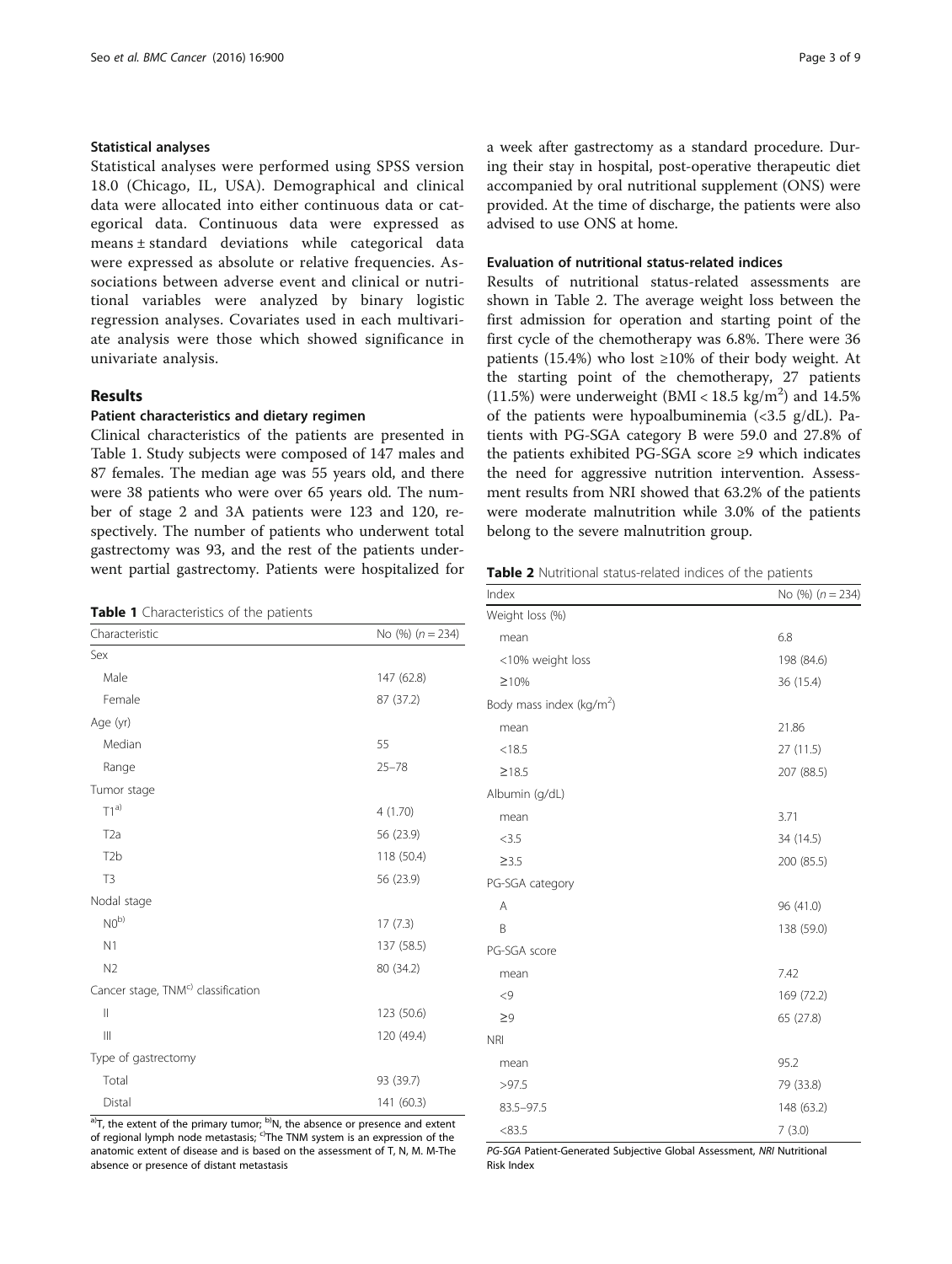#### Treatment-associated adverse events

Table 3 indicates hematological and non-hematological adverse events reported in study subjects. Ninety-four percent of the subjects experienced hematological adverse events with > grade 1, and 16.2% had adverse events greater than grade 3. The most common adverse event among those over grade 3 was neutropenia; 32 (13.6%) and 7 (3%) patients exhibited neutropenia and anemia, respectively. Non-hematological adverse events with > grade 1 were present in 95.7% of the patients. The patients who experienced non-hematological adverse events greater than grade 3 were 16.7%. The most common adverse event was diarrhea followed by abdominal pain. There was no cancer-related death. Seventy percent of the patients finished their therapy as it was planned. However, 27.4% of the patients were subjected to drug dose reduction and 13.6% of the patients needed to cease the therapy (data not shown). We found that age was positively associated with completion of chemotherapy (OR 1.04; 95% CI 1.01-1.07,  $p = 0.003$ ; Additional file [1:](#page-6-0) Table S1). In addition, there was a positive relationship of total gastrectomy (OR 2.20; 95% CI 1.15– 4.23,  $p = 0.018$ ) and hypoalbuminemia (OR 2.25; 95% CI 1.01–5.04,  $p = 0.048$ ) with delayed chemotherapy

(Additional file [1:](#page-6-0) Table S1). We did not observe any significant relationship of PG-SGA or NRI with either completion or delay of chemotherapy. The common adverse events such as diarrhea and abdominal pain were not significantly associated with PG-SGA or NRI (Additional file [2:](#page-6-0) Table S2).

Binary logistic regression analyses indicated that female sex, hypoalbuminemia, and BMI were associated with adverse event greater than grade 3 (Table [4\)](#page-4-0). Multivariate analyses showed the hypoalbuminemia (OR 2.45; 95% CI 1.02–5.89,  $p = 0.045$ ) and female sex (OR 2.39; 95% CI 1.15–4.96,  $p = 0.020$ ) were significant risk factors while BMI was a protective factor (OR 0.86; 95% CI 0.74–0.99,  $p = 0.035$ ) (Table [4](#page-4-0)). Clinical and nutritional assessment indices related to non-hematological adverse events are shown in Table [5.](#page-4-0) Age was associated with adverse events greater than grade 3. Multivariate analyses indicated that age was a significant risk factor (OR 1.06; 95% CI 1.03–1.10,  $p < 0.001$ ) (Table [5\)](#page-4-0). There was no significant relationship of PG-SGA and NRI with hematological or non-hematological adverse events (Tables [4](#page-4-0) and [5\)](#page-4-0).

Binary logistic regression analyses between neutropenia and clinical or nutritional variables suggested that

**Table 3** Hematological and non-hematological adverse events ( $n = 234$ )

Events Grade of chemotherapy toxicity (No (%)) Grade 0 Grade 1 Grade 2 Grade 3 Grade 4 Grade  $3 + 4$  (%) Hematological adverse events Anemia 29(12.4) 153(65.4) 45(19.2) 7(3.0) – 3 Neutropenia 94(40.2) 41(17.5) 67(28.6) 31(13.2) 1(0.4) 13.6 Thrombocytopenia 150(64.1) 73(31.2) 10(4.3) 1(0.4) – 0.4 Febrile neutropenia 233(99.6) – – 1(0.4) – 0.4 Leucopenia 125(53.4) 86(36.8) 22(9.4) 1(0.4) – 0.4 Total 14(6.0) 95(40.6) 87(37.2) 37(15.8) 1(0.4) 16.2 Non-hematological adverse events Anorexia 142(60.7) 61(26.1) 28(12.0) 3(1.3) – 1.3 Nausea 165(70.5) 51(21.8) 17(7.3) 1(0.4) – 0.4 Vomiting 206(88.0) 16(6.8) 11(4.7) 1(0.4) – 0.4 Diarrhea 119(50.9) 58(24.8) 43(18.4) 14(6.0) – 6 Constipation 213(91.0) 19(8.1) 2(0.9) – – 0 Abdominal pain 183(78.2) 31(13.2) 10(4.3) 10(4.3) – 4.3 Stomatitis 191(81.6) 26(11.1) 15(6.4) 2(0.9) – 0.9 Hand-foot syndrome 200(85.5) 27(11.5) 6(2.6) 1(0.4) – 0.4 Fatigue 194(82.9) 35(15.0) 4(1.7) 1(0.4) – 0.4 Hyperpigmentation 183(78.2) 47(20.1) 3(1.3) 1(0.4) – 0.4 Rash 215(91.9) 14(6.0) 3 (1.3) 2(0.9) – 0.8 Elevated AST/ALT level  $149(63.7)$   $77(32.9)$   $5(2.1)$   $3(1.3)$  - 1.3 Elevated bilirubin level 89(38.0) 99(42.3) 43(18.4) 3(1.3) – 1.3 Elevated creatinine level  $230(98.3)$   $4(1.7)$   $0$ Total 10(4.3) 99(23.1) 86(36.8) 39(16.7) – 16.7

AST/ALT aspartate transaminase/alanine transaminase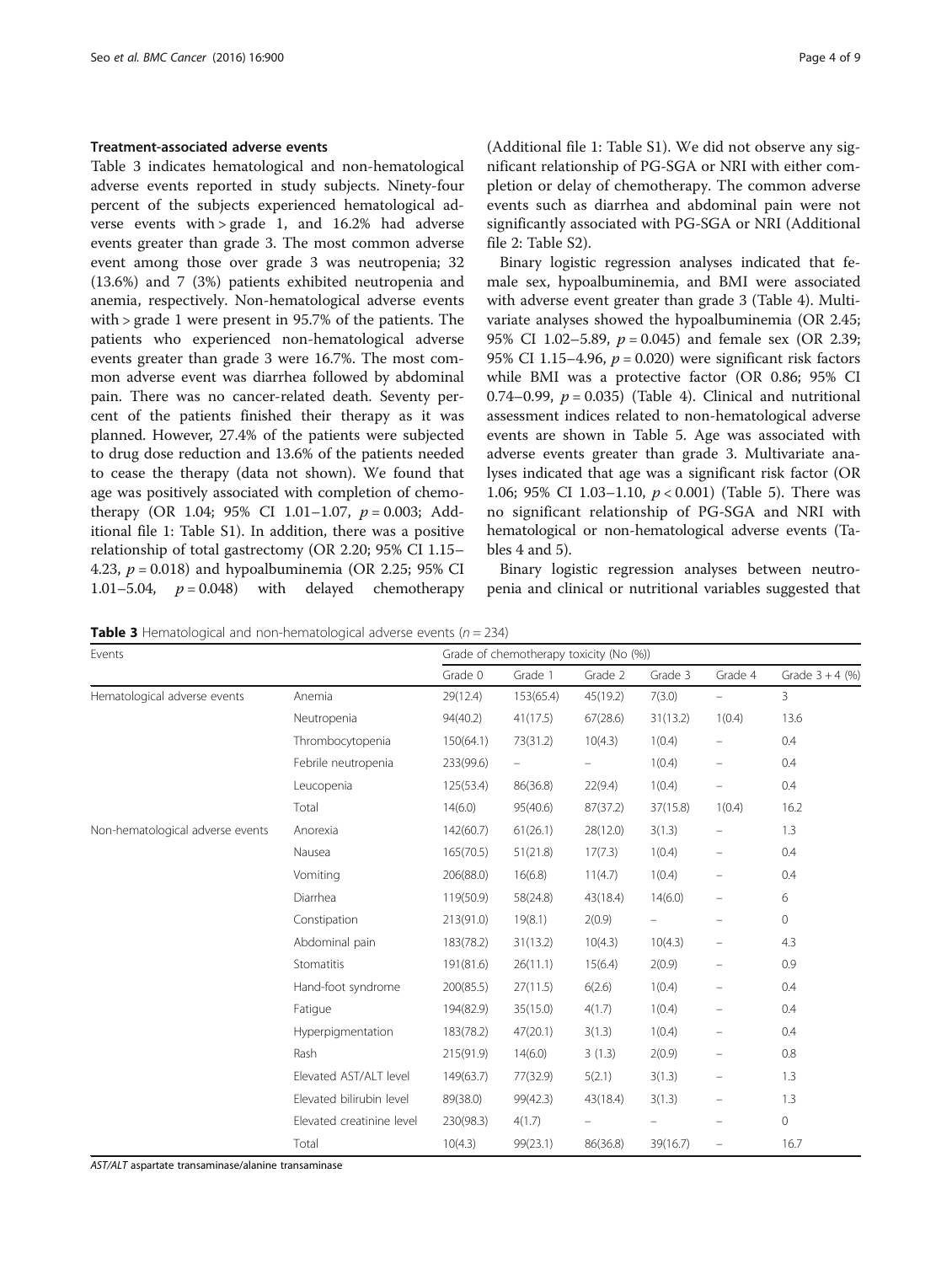<span id="page-4-0"></span>Table 4 Multivariable logistic regression analysis of risk factors for hematological adverse events

| Variables                        |            | Grade 0-2<br>$(N = 196)$ | Grade 3-4<br>$(N = 38)$ | Univariate             |       | Multivariate <sup>a)</sup> |       |
|----------------------------------|------------|--------------------------|-------------------------|------------------------|-------|----------------------------|-------|
|                                  |            |                          |                         | OR (95% CI)            | D     | OR (95% CI)                | р     |
| Age (y)                          |            |                          |                         | $0.99(0.96 - 1.02)$    | 0.472 |                            |       |
| Sex                              | Female     | 66 (75.9%)               | 21 (24.1%)              | 2.43 (1.20-4.92)       | 0.013 | 2.39 (1.15-4.96)           | 0.020 |
|                                  | Male       | 130 (88.4%)              | 17 (11.6%)              | 1.00                   |       | 1.00                       |       |
| Operation type                   | Total      | 72 (77.4%)               | 21 (22.6%)              | 2.13 (1.05-4.29)       | 0.035 | 1.79 (0.86-3.74)           | 0.119 |
|                                  | Distal     | 124 (87.9%)              | 17 (12.1%)              | 1.00                   |       | 1.00                       |       |
| Creatinine clearance (mL/min) b) | $\geq 60$  | 165 (83.8%)              | 32 (16.2%)              | 1.00                   | 0.997 |                            |       |
|                                  | <60        | 31 (83.8%)               | $6(16.2\%)$             | $0.99(0.39 - 2.59)$    |       |                            |       |
| Albumin (q/dL)                   | <3.5       | 24 (70.6%)               | 10 (29.4%)              | $2.56(1.11 - 5.92)$    | 0.028 | 2.45 (1.02-5.89)           | 0.045 |
|                                  | $\geq$ 3.5 | 172 (86.0%)              | 28 (14.0%)              | 1.00                   |       | 1.00                       |       |
| BMI ( $\text{kg/m}^2$ )          |            |                          |                         | $0.83$ $(0.72 - 0.95)$ | 0.007 | $0.86$ $(0.74 - 0.99)$     | 0.035 |
| PG-SGA category                  | A          | 78 (81.3%)               | 18 (18.8%)              | 1.00                   | 0.078 |                            |       |
|                                  | B          | 118 (85.5%)              | 20 (14.5%)              | $0.44(0.17-1.09)$      |       |                            |       |
| PG-SGA score                     |            |                          |                         | $0.88(0.76 - 1.01)$    | 0.083 |                            |       |
| Weight loss (%)                  |            |                          |                         | $0.97(0.88 - 1.07)$    | 0.558 |                            |       |
| <b>NRI</b>                       |            |                          |                         | $0.96(0.89 - 1.02)$    | 0.163 |                            |       |

a)Covariates used in multivariate analyses included sex, operation type, albumin, and BMI; <sup>b)</sup>Creatinine clearance was calculated using the Cockroft-Gault formula; BMI Body Mass Index, PG-SGA Patient-Generated Subjective Global Assessment, NRI Nutritional Risk Index

female sex, total gastrectomy, and hypoalbuminemia were risk factors for neutropenia (Table [6\)](#page-5-0). Multivariate analyses indicated that female sex (OR 2.24; 95% CI 1.03–4.87,  $p = 0.043$ ), total gastrectomy (OR 2.71; 95%) CI 1.23–5.97,  $p = 0.013$ ) and hypoalbuminemia (OR 2.61; 95% CI 1.01–6.54,  $p = 0.045$ ) were independent risk factors (Table [6\)](#page-5-0). No significant relationship of PG-SGA or NRI with neutropenia was observed (Table [6](#page-5-0)).

#### **Discussion**

This study was conducted to identify sensitive nutritional status-related indices associated with the appearance of chemotherapy-induced adverse events in patients who underwent gastrectomy. S-1 complementary chemotherapy is a part of standard treatment protocol for stage 2 and 3A stomach cancer patients. Gastrectomy patients receiving S-1 therapy can start oral feeding within 6 weeks

**Table 5** Multivariable logistic regression analysis of risk factors for non-hematological adverse events

| Variables                        |            | Grade 0-2   | Grade 3-4<br>$(N = 39)$ | Univariate             |       | Multivariate <sup>a)</sup> |                |
|----------------------------------|------------|-------------|-------------------------|------------------------|-------|----------------------------|----------------|
|                                  |            | $(N = 195)$ |                         | OR (95% CI)            | р     | OR (95% CI)                | $\overline{p}$ |
| Age (y)                          |            |             |                         | $0.83$ $(0.72 - 0.95)$ | 0.007 | $1.06(1.03 - 1.10)$        | 0.000          |
| Sex                              | F          | 72 (82.8%)  | 15 (17.2%)              | $1.07(0.53 - 2.17)$    | 0.856 |                            |                |
|                                  | M          | 123 (83.7%) | 24 (24.55)              | 1.00                   |       |                            |                |
| Operation type                   | Total      | 78 (83.9%)  | 15 (16.1%)              | $0.94(0.46 - 1.90)$    | 0.858 |                            |                |
|                                  | Distal     | 117 (83.05) | 24 (17.0%)              | 1.00                   |       |                            |                |
| Creatinine clearance (mL/min) b) | $\geq 60$  | 170 (86.3%) | 27 (13.7%)              | 1.00                   | 0.007 | 1.00                       | 0.370          |
|                                  | <60        | 25 (67.6%)  | 12 (32.4%)              | $3.02(1.36 - 6.72)$    |       | $1.52(0.61 - 3.79)$        |                |
| Albumin (q/dL)                   | < 3.5      | 25 (73.5%)  | 9(26.5%)                | 2.04 (0.87-4.04)       | 0.102 |                            |                |
|                                  | $\geq$ 3.5 | 170 (85.0%) | 30 (15.0%)              | 1.00                   |       |                            |                |
| BMI ( $kg/m2$ )                  |            |             |                         | $0.97(0.85 - 1.10)$    | 0.581 |                            |                |
| PG-SGA category                  | Α          | 84 (87.5%)  | 12 (12.5%)              | 1.00                   | 0.157 |                            |                |
|                                  | B          | 111 (80.4%) | 27 (19.6%)              | $1.70(0.82 - 3.56)$    |       |                            |                |
| PG-SGA score                     |            |             |                         | $1.03(0.91 - 1.17)$    | 0.658 |                            |                |
| Weight loss (%)                  |            |             |                         | $0.96(0.86 - 1.07)$    | 0.442 |                            |                |
| <b>NRI</b>                       |            |             |                         | $0.95(0.89 - 1.01)$    | 0.083 |                            |                |

a)Covariates used in multivariate analyses included age and creatinine clearance; <sup>b)</sup>Creatinine clearance was calculated using the Cockroft–Gault formula; BMI Body Mass Index, PG-SGA Patient-Generated Subjective Global Assessment, NRI Nutritional Risk Index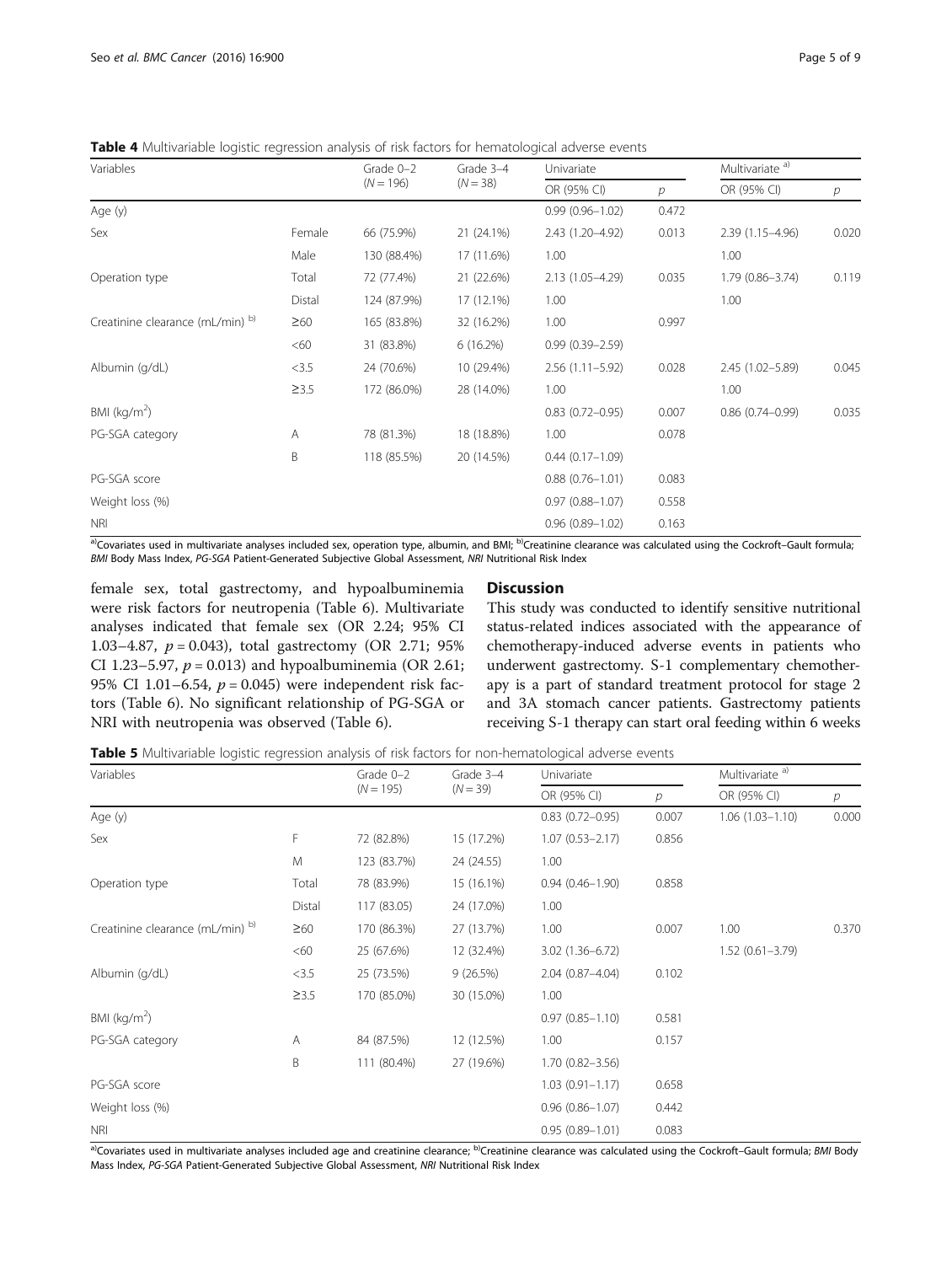<span id="page-5-0"></span>Table 6 Multivariable logistic regression analysis of risk factors for neutropenia

| Variables                        |            | Grade 0-2   | Grade 3-4<br>$(N = 32)$ | Univariate          |       | Multivariate <sup>a)</sup> |       |
|----------------------------------|------------|-------------|-------------------------|---------------------|-------|----------------------------|-------|
|                                  |            | $(N = 202)$ |                         | OR (95% CI)         | D     | OR (95% CI)                | р     |
| Age (y)                          |            |             |                         | $0.99(0.42 - 2.33)$ | 0.554 |                            |       |
| Sex                              | F          | 70 (80.5%)  | 17 (19.5%)              | $2.14(1.01 - 4.54)$ | 0.048 | $2.24(1.03 - 4.87)$        | 0.043 |
|                                  | M          | 132 (89.8%) | 15 (10.2%)              | 1.00                |       | 1.00                       |       |
| Operation type                   | Total      | 73 (78.5%)  | 20 (21.5%)              | 2.95 (1.36-6.37)    | 0.006 | $2.71(1.23 - 5.97)$        | 0.013 |
|                                  | Distal     | 129 (91.5%) | 12 (8.5%)               | 1.00                |       | 1.00                       |       |
| Creatinine clearance (mL/min) b) | $\geq 60$  | 170 (86.3%) | 27 (13.7%)              | 1.00                | 0.975 |                            |       |
|                                  | <60        | 32 (86.5%)  | 5(13.5%)                | $0.98(0.35 - 2.75)$ |       |                            |       |
| Albumin (q/dL)                   | < 3.5      | 25 (73.5%)  | 9(26.5%)                | $2.77(1.15 - 6.66)$ | 0.023 | $2.61(1.01-6.54)$          | 0.040 |
|                                  | $\geq$ 3.5 | 177 (88.5%) | 23 (11.5%)              | 1.00                |       | 1.00                       |       |
| BMI ( $kg/m2$ )                  |            |             |                         | $0.87(0.75 - 1.00)$ | 0.054 |                            |       |
| PG-SGA category                  | Α          | 80 (83.3%)  | 16 (16.7%)              | 1.00                | 0.106 |                            |       |
|                                  | Β          | 122 (88.4%) | 16 (11.6%)              | $0.44(0.16 - 1.19)$ |       |                            |       |
| PG-SGA score                     |            |             |                         | $0.87(0.75 - 1.02)$ | 0.080 |                            |       |
| Weight loss (%)                  |            |             |                         | $1.11(0.92 - 1.12)$ | 0.728 |                            |       |
| <b>NRI</b>                       |            |             |                         | $0.95(0.89 - 1.01)$ | 0.110 |                            |       |

a)Covariates used in multivariate analyses included sex, operation type, and albumin; <sup>b)</sup>Creatinine clearance was calculated using the Cockroft–Gault formula; BMI Body Mass Index, PG-SGA Patient-Generated Subjective Global Assessment, NRI Nutritional Risk Index

while the transition period from nutritional support to oral feeding is normally 6 months in these patients experiencing a great deal of weight loss. Few studies have provided evidences showing association between pretreatment nutritional status indices and treatmentassociated adverse events which possibly delay the completion of treatment and the recovery.

The rates of adverse events observed in our subjects under S-1 therapy were similar to those reported in the previous study with S-1 gastrectomy patients [[12\]](#page-7-0). Most frequent hematological and non-hematological adverse events were neutropenia and diarrhea. Seventy % of 234 patients completed the therapy according to the therapy protocol, and 27.4% of the patients were subjected to dosage reduction and 12.6% discontinued the therapy indicating at least one third of the gastrectomy patients did not tolerate S-1 therapy. Study results clearly suggested that patients with hypoalbuminemia and low BMI are highly susceptible to hematological adverse events and neutropenia was specifically frequent among patients with hypoalbuminemia. S-1 therapy usually starts 3 to 6 weeks after gastrectomy operation when operation-related fluctuation of other biochemical indices become stable and there is less chance of albumin being affected by operation itself. Therefore, the circulating albumin concentration can partly predict the compliance with adjuvant chemotherapy.

A meta-analysis study has suggested that serum albumin is a reliable index to predict cancer survival [\[10\]](#page-7-0). Moreover, hypoalbuminemia was reported as an independent prognostic marker of cancer fatality [[15\]](#page-7-0), and prognostic

nutritional index calculated based on serum albumin and lymphocytes was reported as a prognostic marker in stomach cancer patients [[16](#page-7-0)].

The increased synthesis of IL-1β, IL-6 and TNF-α is known to suppress liver synthesis of albumin, and the extent of reduction is related to disease severity [\[17](#page-7-0), [18](#page-7-0)]. The increased cytokine concentration is a hallmark of cancer cachexia accelerating tumor-associated tissue wasting and anorexia [[19\]](#page-7-0) and thus, decreases in albumin concentration may well reflect cancer cachexia. Given that other physiological factors including liver cirrhosis, nephritic syndrome, catabolic status, blood dilution, and decreased removal rate of lymphocytes can also induce changes in serum albumin concentration [[20\]](#page-7-0), hypoalbuminemia as an accurate index of nutritional status in cancer patients has been criticized [[21\]](#page-7-0). Other studies have proposed that there is an increase in vascular permeability of albumin accelerating albumin flux towards extravascular compartment [\[22](#page-7-0)] and the disruption of blood albumin homeostasis due to an increase in albumin degradation [[23\]](#page-7-0).

Despite the importance of nutritional status of patients receiving cancer treatment, a limited number of studies evaluated the association between nutritional status and other related indices. A previous study reported that SGA and hypoalbuminemia  $(\leq 3.1 \text{ g/dL})$  were associated with chemotherapy-induced side effects in lung cancer patients treated with paclitaxel and cisplatin [[24](#page-7-0)]. However, covariates were not accounted in their analyses, and there was no significant association for side effects over grade 3. Also, it was not clear whether hypoalbuminemia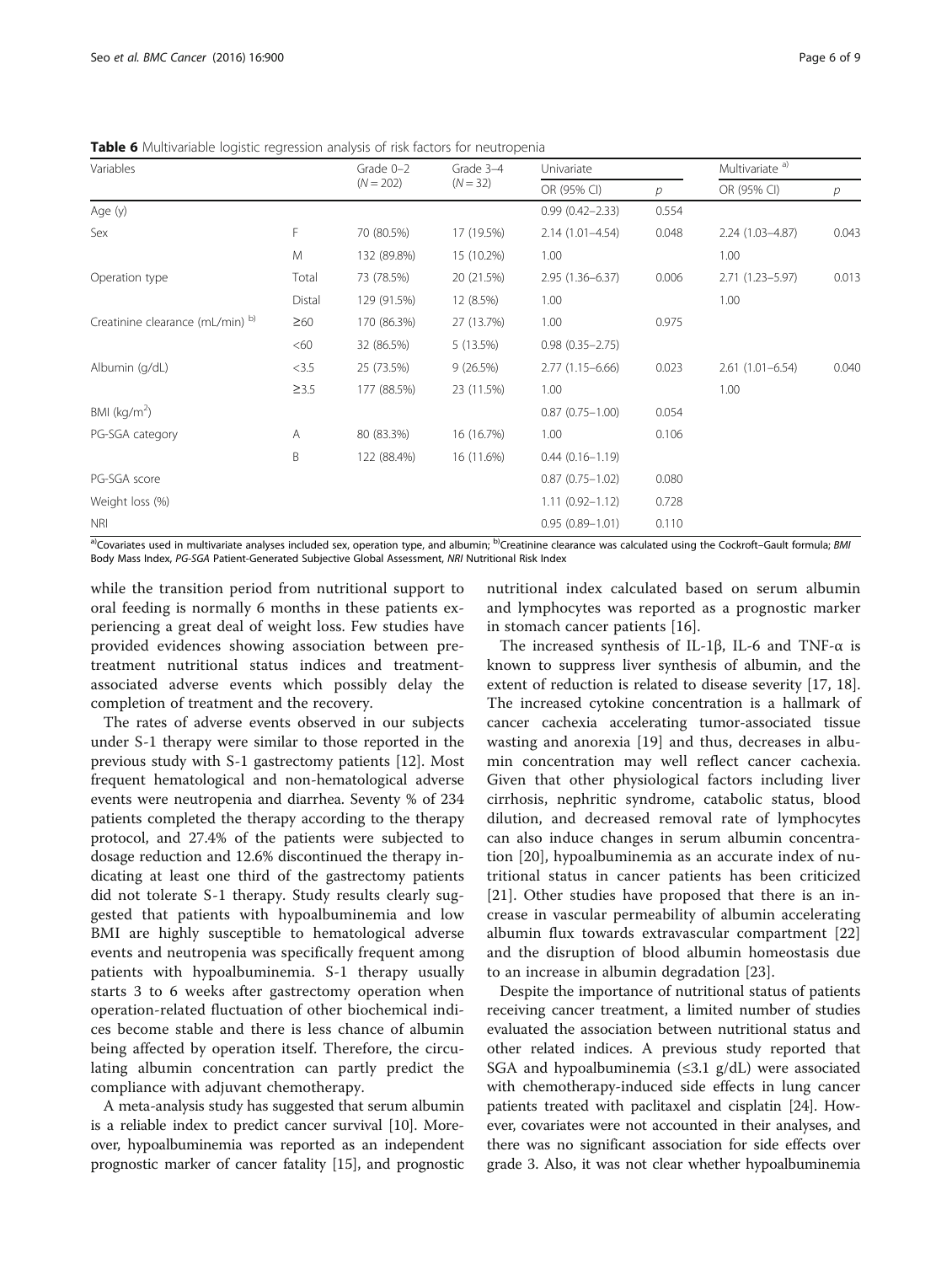<span id="page-6-0"></span>was associated with albumin-binding characteristic of paclitaxel. Severe malnutrition assessed by NRI was shown to increase the adverse events and reduce the survival rate in metastasized colon cancer patients [\[25](#page-7-0)]. Especially, hypoalbuminemia and inflammatory status are shown to increase hematological adverse events. Another study suggested that higher PG-SGA score increased patients' hospitalization [[26\]](#page-7-0). These studies used one or two indices to predict nutritional status. Also, in most of the studies, the number of patients was less than 100 including those with high severity. The present study used stomach cancer patients with grade 2 and 3A tumors using the same treatment protocol to minimize variables possibly affecting the occurrence of adverse events. We also compared a few different assessment tools to evaluate nutritional status. Our study results clearly show that hypoalbuminemia is a sensitive index to predict chemotherapy-associated side effects including neutropenia, the most frequently occurring hematological side effect. However, no significant association was observed for albumin with non-hematological adverse event. A recent review have indicated that nutritional status determined by PG-SGA was associated with nausea and vomiting in a consistent manner although the authors mentioned that non-hematological adverse events such as nausea and vomiting possess subjective nature [[27](#page-7-0)]. To secure the reliability and reduce the variability of medical records on non-hematological adverse events, only those recorded by internal medicine specialists sharing identical diagnostic standards were used.

In this study, PG-SGA did not show a significant association with either hematological or non-hematological adverse events. A most presumable reason for this null association is a lack of sensitivity represented by PG-SGA. Patients in the present study are those who are stable and in the course of transition to oral feeding after gastrectomy. Therefore, nutritional status could be overestimated through PG-SGA score. We also evaluated % weight change (weight loss) between the initial hospitalization and shortly before starting chemotherapy as a nutritional status index. Many of the patients have already lost their weight at the initial hospitalization, and this may explain the lack of sensitivity by % weight loss in chemotherapy-induced adverse events. Recently, Consensus Statement from the European Society of Clinical Nutrition and Metabolism (ESPEN) suggested to use either BMI less than 18.5 kg/m<sup>2</sup> or the combination of weight loss together with either a low BMI or a low fat fess mass index as diagnostic criteria for malnutrition [[28](#page-7-0)]. In the meantime, the American Society for Parenteral and Enteral Nutrition (ASPEN) suggested that two or more out of six characteristics including insufficient energy intake, weight loss, loss of muscle mass, loss of subcutanueou fat, localized of generalized fluid accumulation, diminished functional status as measured by hand-grip strength can be used to diagnose adult malnutrition [\[29](#page-7-0)]. Nutritional assessment based on these suggestions may better predict possible adverse events in these patients. Neutropenia was the second most frequently occurring adverse event. Female, total gastrectomy, and lower albumin concentration were significantly associated with neutropenia. A recent multicenter randomized controlled trial indicated that capecitabine plus oxaliplatin adjuvant therapy for D2 gastrectomy exhibited neutropenia in 60% of the enrolled subjects, and 3- year disease free survival was significantly higher in males but not in females indicating sex-specific treatment protocol may be required based on chemotherapy-induced adverse events [[30](#page-8-0)].

Limitations of this study are as below. First, this is a retrospective study which may have pit-falls in the collected data. To minimize the limitation, we have included entire medical records written by internal medicine specialists during S-1 therapy. Secondly, the initial body weight used to determine % weight change was the measurement after gastrectomy, and therefore, removed tissue weight was not calculated. Lastly, only 16% of the patients were reported to have side-effects, and this may cause a lack of sensitivity to PG-SGA score and NRI.

#### Conclusions

In conclusion, blood albumin concentration can be used as a marker of a successful completion of cancer chemotherapy before starting chemotherapeutic treatment. Findings of this study also suggest there is frequently used nutritional screening tools were unable to predict major chemotherapy-induced adverse events which suggest PG-SGA and % weight loss may not be sensitive indices to predict treatment endurance in these patients. Further studies on standardized nutrition screening with a larger number of cancer patients with specific type of cancer may provide accurate diagnostic value of nutritional screening tools applicable to different clinical settings.

#### Additional files

diarrhea and abdominal pain. (DOCX 12 kb)

[Additional file 1: Table S1.](dx.doi.org/10.1186/s12885-016-2934-5) Multivariable logistic regression analysis of risk factors for chemotherapy regimen. (DOCX 19 kb) [Additional file 2: Table S2.](dx.doi.org/10.1186/s12885-016-2934-5) The relationships of PG-SGA and NRI with

#### Abbreviations

BMI: Body Mass Index; NRI: Nutrition Risk Index; PG-SGA: Patient-Generated Subjective Global Assessment

#### Acknowledgement

Not applicable.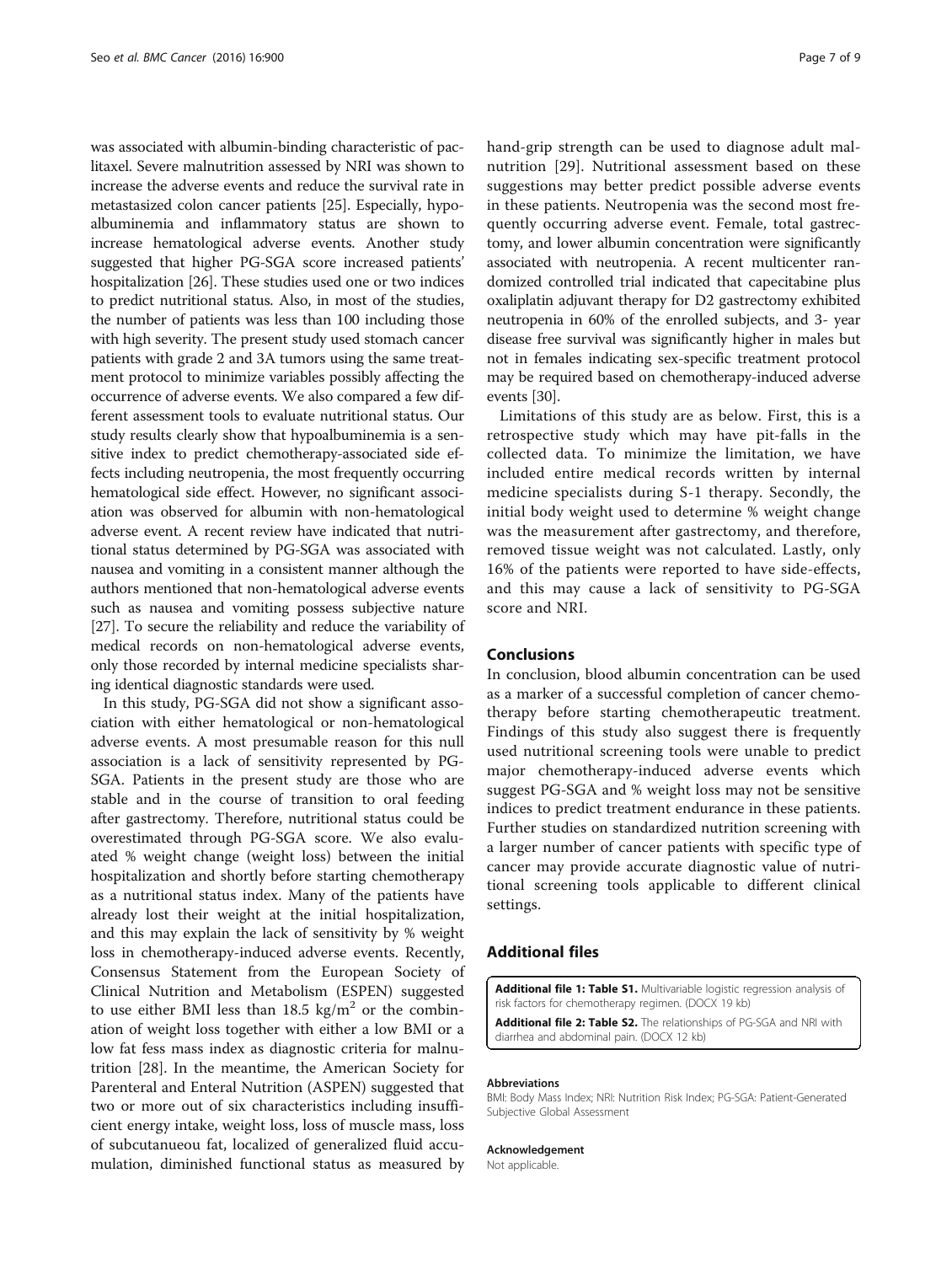#### <span id="page-7-0"></span>Funding

This research was supported by the High Value-added Food Technology Development Program (312006–3), the Ministry for Food, Agriculture, Forestry and Fisheries, Republic of Korea, the SRC program (Center for Food & Nutritional Genomics: 2015R1A5A6001906) of the National Research Foundation of Korea (NRF) funded by the Ministry of Education, Science and Technology, and the NRF grant funded by the Korea government (MSIP) (No.2011-0030074).

#### Availability of data and materials

The dataset supporting the conclusions of this article cannot be shared to protect patients' confidentiality, but can be obtained upon reasonable request from the authors.

#### Authors' contributions

M-KS contributed to the conceptualization and design of the research and interpretation of the data; SHS drafted manuscript and contributed to the analysis and interpretation of the data; S-EK contributed to the interpretation of the data and critically revised the manuscript; Y-KK, B-YR, and M-HR contributed to the acquisition of the data; JHJ contributed to the acquisition and interpretation of the data; MY contributed to the interpretation of the data; JEL contributed to the analysis of the data; and Y-KK, B-YR, M-HR, SSK, and M-KS agreed to be fully accountable for ensuring the integrity and accuracy of the work. All authors have read and approved the final manuscript.

#### Competing interests

The authors declare that they have no competing interests.

#### Consent for publication

Not applicable.

#### Ethics approval and consent to participate

The study was approved by the Institutional Review Board of Asan Medical Center. The committee's reference number is 2012–0221. Individual consent was waived because this study was retrospective in design and based on database extracted records.

#### Author details

<sup>1</sup>Department of Food and Nutrition, Sookmyung Women's University, 100, Cheongpa-ro 47-gil, Yongsan-gu, Seoul 04310, South Korea. <sup>2</sup>Department of Oncology, Asan Medical Center, University of Ulsan College of Medicine, Seoul 05505, South Korea. <sup>3</sup>Department of Dietetics and Nutrition Services Team, Asan Medical Center, Seoul 05505, South Korea. <sup>4</sup>Research Center for Cell Fate Control, College of Pharmacy, Sookmyung Women's University, Seoul 04310, Republic of Korea.

# Received: 8 March 2016 Accepted: 26 October 2016<br>Published online: 18 November 2016

#### References

- 1. von Meyenfeldt M. Cancer-associated malnutrition: an introduction. Eur J Oncol Nurs. 2005;9 Suppl 2:S35–8.
- 2. La Torre M, Ziparo V, Nigri G, Cavallini M, Balducci G, Ramacciato G. Malnutrition and pancreatic surgery: prevalence and outcomes. J Surg Oncol. 2013;107(7):702–8.
- Sanford DE, Sanford AM, Fields RC, Hawkins WG, Strasberg SM, Linehan DC. Severe nutritional risk predicts decreased long-term survival in geriatric patients undergoing pancreaticoduodenectomy for benign disease. J Am Coll Surg. 2014;219(6):1149–56.
- Grant B, Byron J. Nutritional implications of chemoterapy. In: Elliot L, Molseed LL, McCallum PD, editors. The clinical guide to oncology nutrition. 2nd ed. Chicago: American Dietetic Association; 2006.
- 5. Santarpia L, Contaldo F, Pasanisi F. Nutritional screening and early treatment of malnutrition in cancer patients. J Cachex Sarcopenia Muscle. 2011;2(1):27–35.
- 6. Salas S, Deville JL, Giorgi R, Pignon T, Bagarry D, Barrau K, Zanaret M, Giovanni A, Bourgeois A, Favre R, et al. Nutritional factors as predictors of response to radio-chemotherapy and survival in unresectable squamous head and neck carcinoma. Radiother Oncol. 2008;87(2):195–200.
- 7. Cessot A, Hebuterne X, Coriat R, Durand JP, Mir O, Mateus C, Cacheux W, Lemarie E, Michallet M, de Montreuil CB, et al. Defining the clinical condition of cancer patients: it is time to switch from performance status to nutritional status. Support Care Cancer. 2011;19(7):869–70.
- 8. Boleo-Tome C, Monteiro-Grillo I, Camilo M, Ravasco P. Validation of the Malnutrition Universal Screening Tool (MUST) in cancer. Br J Nutr. 2012; 108(2):343–8.
- 9. McCallum PD, Polisena CG. The clinical guide to oncology nutrition. 1st ed. Chicago: American Dietetic Association; 2000.
- 10. Gupta D, Lis CG, Vashi PG, Lammersfeld CA. Impact of improved nutritional status on survival in ovarian cancer. Support Care Cancer. 2010;18(3):373–81.
- 11. Marian M, Roberts S. Clinical nutrition for oncology patients. Sudbury: Jones & Bartlett Learning; 2010.
- 12. Sakuramoto S, Sasako M, Yamaguchi T, Kinoshita T, Fujii M, Nashimoto A, Furukawa H, Nakajima T, Ohashi Y, Imamura H, et al. Adjuvant chemotherapy for gastric cancer with S-1, an oral fluoropyrimidine. N Engl J Med. 2007; 357(18):1810–20.
- 13. Jeong JH, Ryu MH, Ryoo BY, Lee SS, Park I, Lee SH, Kim KC, Yook JH, Oh ST, Kim BS, et al. Safety and feasibility of adjuvant chemotherapy with S-1 for Korean patients with curatively resected advanced gastric cancer. Cancer Chemother Pharmacol. 2012;70(4):523–9.
- 14. Ikeda M, Furukawa H, Imamura H, Shimizu J, Ishida H, Masutani S, Tatsuta M, Kawasaki T, Satomi T. Pharmacokinetic study of S-1, a novel oral fluorouracil antitumor agent in animal model and in patients with impaired renal function. Cancer Chemother Pharmacol. 2002;50(1):25–32.
- 15. Di Fiore F, Lecleire S, Pop D, Rigal O, Hamidou H, Paillot B, Ducrotte P, Lerebours E, Michel P. Baseline nutritional status is predictive of response to treatment and survival in patients treated by definitive chemoradiotherapy for a locally advanced esophageal cancer. Am J Gastroenterol. 2007;102(11):2557–63.
- 16. Nozoe T, Ninomiya M, Maeda T, Matsukuma A, Nakashima H, Ezaki T. Prognostic nutritional index: a tool to predict the biological aggressiveness of gastric carcinoma. Surg Today. 2010;40(5):440–3.
- 17. McMillan DC, Watson WS, O'Gorman P, Preston T, Scott HR, McArdle CS. Albumin concentrations are primarily determined by the body cell mass and the systemic inflammatory response in cancer patients with weight loss. Nutr Cancer. 2001;39(2):210–3.
- 18. Barber MD, Ross JA, Fearon KC. Changes in nutritional, functional, and inflammatory markers in advanced pancreatic cancer. Nutr Cancer. 1999;35(2):106–10.
- 19. Suzuki H, Asakawa A, Amitani H, Nakamura N, Inui A. Cancer cachexia– pathophysiology and management. J Gastroenterol. 2013;48(5):574–94.
- 20. Numeroso F, Barilli AL, Delsignore R. Prevalence and significance of hypoalbuminemia in an internal medicine department. Eur J Intern Med. 2008;19(8):587–91.
- 21. Lis CG, Grutsch JF, Vashi PG, Lammersfeld CA. Is serum albumin an independent predictor of survival in patients with breast cancer? JPEN J Parenter Enteral Nutr. 2003;27(1):10–5.
- 22. Fleck A, Raines G, Hawker F, Trotter J, Wallace PI, Ledingham IM, Calman KC. Increased vascular permeability: a major cause of hypoalbuminaemia in disease and injury. Lancet. 1985;1(8432):781–4.
- 23. Andersson C, Lonnroth C, Moldawer LL, Ternell M, Lundholm K. Increased degradation of albumin in cancer is not due to conformational or chemical modifications in the albumin molecule. J Surg Res. 1990;49(1):23–9.
- 24. Arrieta O, Michel Ortega RM, Villanueva-Rodriguez G, Serna-Thome MG, Flores-Estrada D, Diaz-Romero C, Rodriguez CM, Martinez L, Sanchez-Lara K. Association of nutritional status and serum albumin levels with development of toxicity in patients with advanced non-small cell lung cancer treated with paclitaxel-cisplatin chemotherapy: a prospective study. BMC Cancer. 2010;10:50.
- 25. Barret M, Malka D, Aparicio T, Dalban C, Locher C, Sabate JM, Louafi S, Mansourbakht T, Bonnetain F, Attar A, et al. Nutritional status affects treatment tolerability and survival in metastatic colorectal cancer patients: results of an AGEO prospective multicenter study. Oncology. 2011;81(5–6):395–402.
- 26. Hill A, Kiss N, Hodgson B, Crowe TC, Walsh AD. Associations between nutritional status, weight loss, radiotherapy treatment toxicity and treatment outcomes in gastrointestinal cancer patients. Clin Nutr. 2011;30(1):92–8.
- 27. Marx W, Kiss N, McCarthy AL, McKavanagh D, Isenring L. Chemotherapyinduced nausea and vomiting: a narrative review to inform dietetics practice. J Acad Nutr Diet. 2016;116(5):819-27.
- 28. Cederholm T, Bosaeus I, Barazzoni R, Bauer J, Van Gossum A, Klek S, Muscaritoli M, Nyulasi I, Ockenga J, Schneider SM, et al. Diagnostic criteria for malnutrition - an ESPEN consensus statement. Clin Nutr. 2015;34(3):335–40.
- 29. White JV, Guenter P, Jensen G, Malone A, Schofield M. Consensus statement: Academy of Nutrition and Dietetics and American Society for